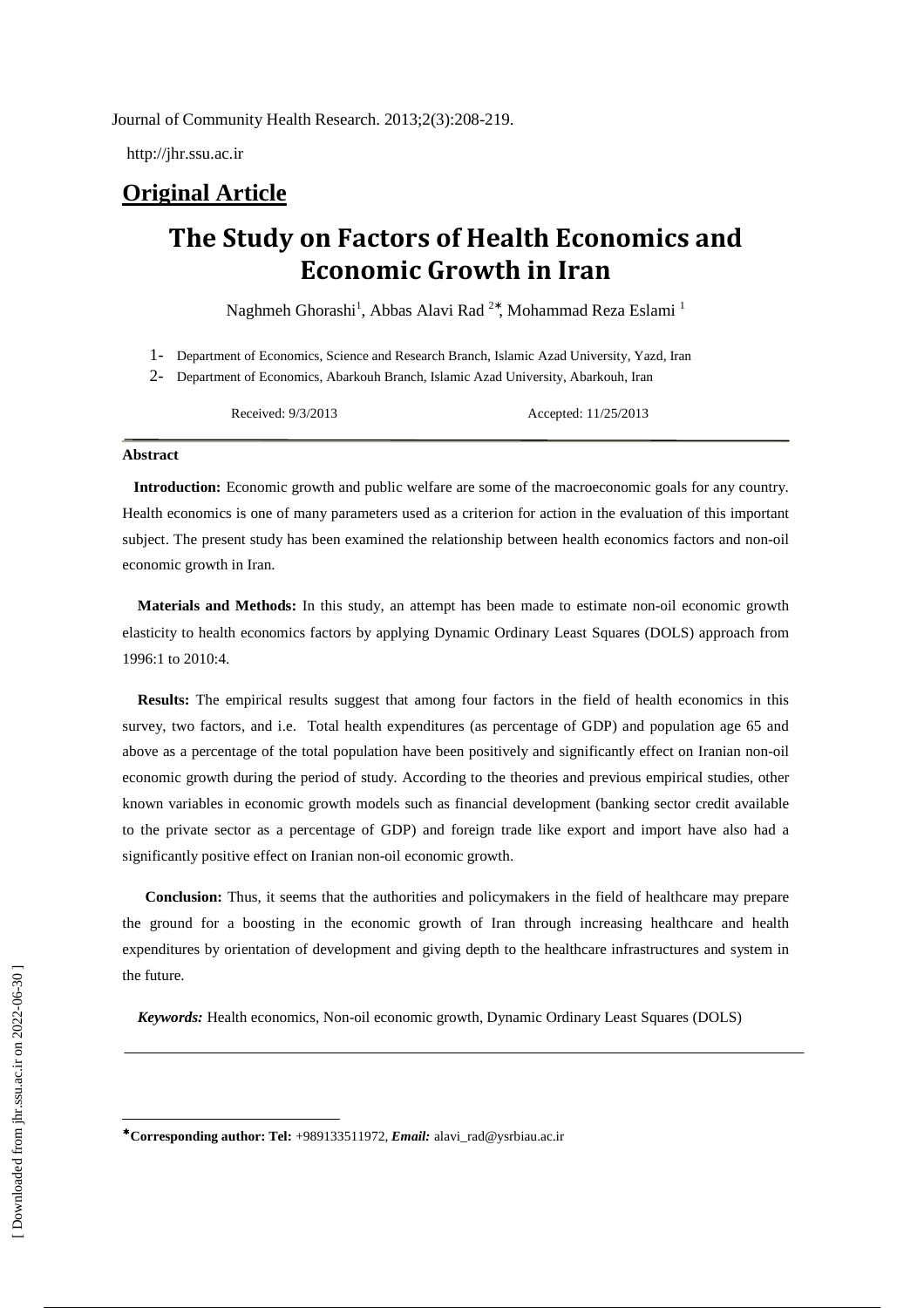http://jhr.ssu.ac.ir

#### **Introduction**

For years, the idea of "evil circle of poverty and disease" was known in the health and economic societies. Efforts of economics establishers as official doctrine started in the 1950s when the issue of the financing of health sectors and the health care was mentioned and health was considered as an "industry". Applying economic concepts in health economics is a relatively new branch that started by the 1970s. Meanwhile, the first International Conference on health economics was held in 1973  $[1]$ . Investing in human capital increases economic growth; this theory goes back to the time of Adam Smith and the classical economists. He believes humans with improved training would transfer to capitals, and the community can benefit from more productive power and increase economic growth  $^{[2]}$ . Thus, economic growth may help better health and better health may as well contribute to economic growth. This means that there is a positive relationship between the two  $^{[3]}$ . Highincome OECD members of countries often allocate more than 7 percent of its GDP on health care costs. According to World Health Organization in 2009, 5.7 percent of GDP in Iran has been allocated to healthcare costs<sup>[4]</sup>. Lotfalipor *et al.* (2010) using the extended Solow growth model and a system of simultaneous equations examined the impact of health indices on economic growth in Iran in the period 1981 to 2006. Results showed a healthy balance of human capital (life expectancy) and health investment in human capital (health expenditure), are at 99 and 90% positively significant levels, respectively influencing the growth rate per capita income [5]. Narayan *et al.* (2010) using a growth model based on the Cobb-Douglas production function studied the production effect of health economics factors on five Asian countries using panel data assessment. The results showed a long-term co-integration relationship in these four growth model as well as with positive effect of health, investment, export, and research and development on economic growth, while import shows a negative effect on the economic growth. Education however had no significant effect on economic growth <sup>[6]</sup>.

 In this paper, the main objective is to study the relationship between import and export, the ratio of private credit to GDP, total health expenditure (a percentage of GDP) , the mortality rate in infants, the proportion of people over sixty -five years and the life expectancy variables on a real non-oil GDP.

 **Model structure:** The model that has been used in this research is based on the principles of some earlier studies (e.g. Narayan *et al.*, 2010). The econometric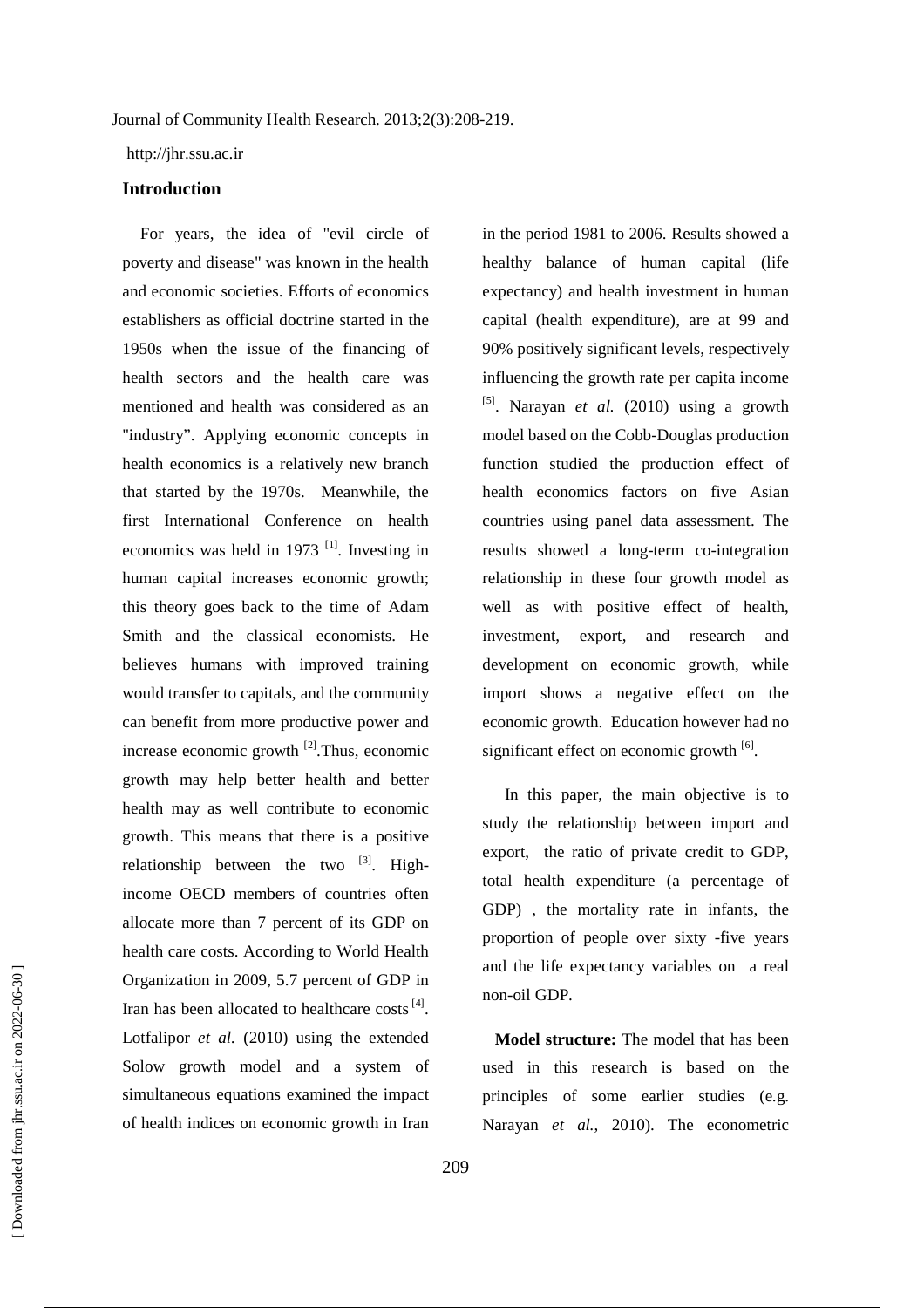#### http://jhr.ssu.ac.ir

model is adapted based on Augmented Cobb-Douglas Production Function. To assess the relationship between health economics factors and non-oil economic growth in a developing economy like Iran, we utilize loglinear model as follows:

 $logY_t = \alpha_t + \alpha_1 logX_t + \alpha_2 logM_t + \alpha_3 logFD_t +$  $\alpha_4$  logH<sub>t</sub> +  $\alpha_5$  logIMR<sub>t</sub> +  $\alpha_6$  logPAA<sub>t</sub> +  $\alpha_7$  log  $LEB_t + U_t$ 

**Introduction of variables***:* In the following, the variables which are explored in this study, including dependent and independent variables are described as follows:

**Real Gross Domestic Product (Y):** In order to employ a variable, which represents economic growth in this empirical study regarding economic growth, several modes have been utilized. In some studies on national income production, the real per capita has been used as the real gross domestic product per capita along with some other items of gross domestic product, which are employed solely as agents for economic growth in econometric models. Given that in the countries with oil revenues, the main part of revenues is not originated from man power activities but of oil exports, so variables of Gross National Product (GNP) does not perfectly represent the economic realities and as a result in some studies, oil revenues are subtracted from Gross National Product

(GDP) and again real GDP is used minus oil [7] .

**Export and import (X&M):** In models of economic growth and conducted studies and also many investigations, some variables regarding foreign trade activities and the variables as representatives for Foreign Economy Sector have been employed to determine economic factors from various countries. In some studies, these two variables, namely exports and imports, have been utilized as two separate variables in the related models of economic growth. In the current study, two variables of exports and imports have been incorporated into the model separately according to the model used by Narayan *et al.* (2010)<sup>[7]</sup>.

**Total health expenditures (as percentage of Gross Domestic Product GDP) (H):** In the annual budget of the government, some division of costs for public and private expenditures is allocated to healthcare and medical purposes in the community in which these costs may cover given healthcare services (preventive and medical), family planning activities, and the activities concerning to nutrition and emergency aids determined for health purposes [8]. This variable has been studied in empirical researches in two ways. One is used as a proportion of GNP of the countries and the latter as a total expenditure of healthcare and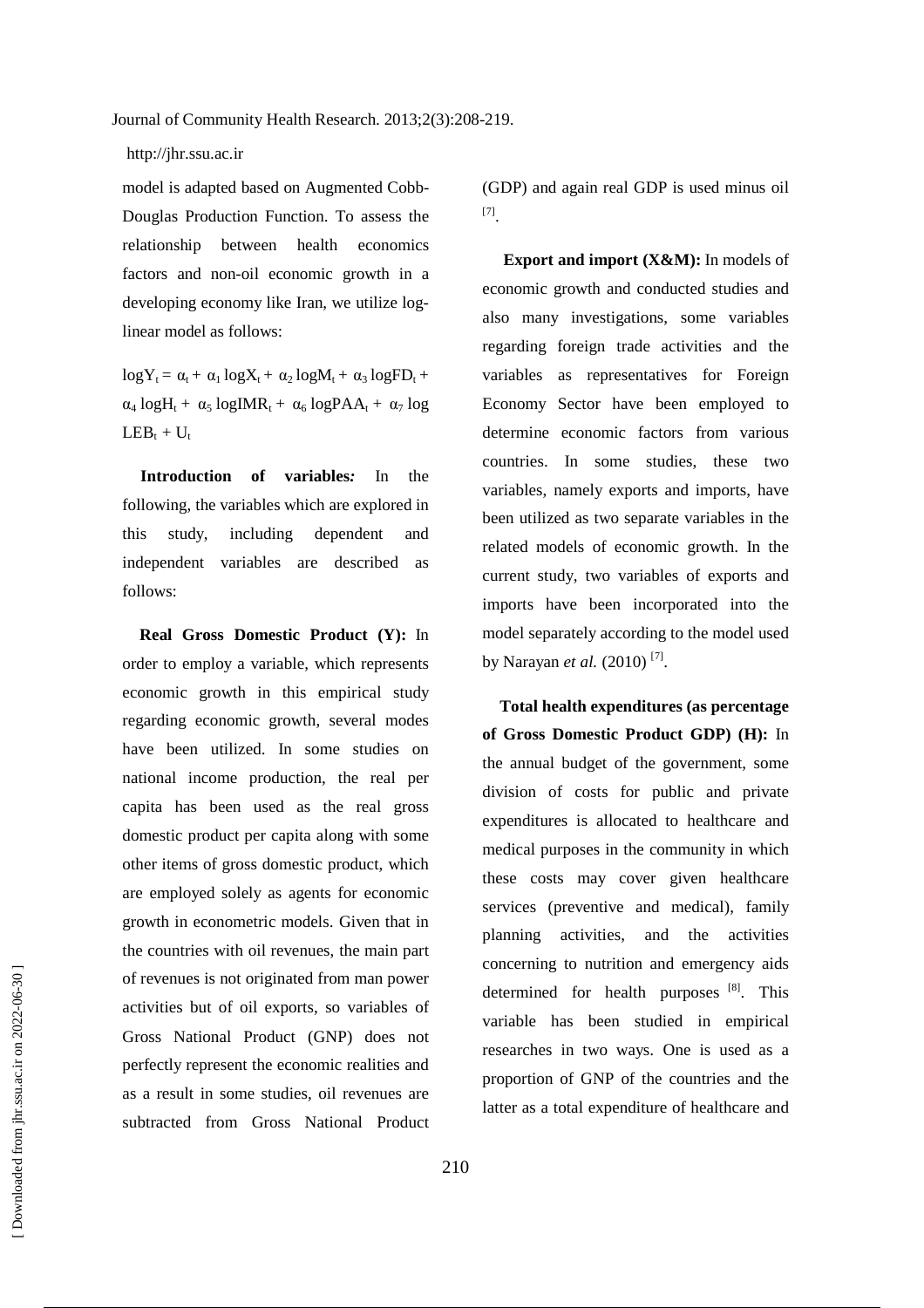medical purposes (some percent of GDP) that exist in these studies. With respect to the conducted studies within several investigations, total costs of healthcare and medical sector (as percent of GDP) have been taken as the first factors for health economy in the studied model in this survey [8].

**Financial development (banking sector credit available to the private sector as a percentage of GDP) (FD):** Financial development is one of the parameters which have been noticed in the identifying of effective factors on economic growth of countries by economic researchers during recent years. This factor has been considered as one of the effective factors on economic growth through channel of capital market. One of the most well- known parameters regarding financial development in empirical studies on these growth relations to the ratio of financial balance in Private Sector to GDP. Also in this study, this index has been included in the model as an independent variable [7].

**Infant mortality rate (IMR)**: The number of children born alive to the number of live children who died before reaching one year of age is the infant mortality rate [9]. Also it is largely responsible for the increase in the remaining children live at birth, decrease in infant's mortality in childhood deaths  $[10]$ ,  $[8]$ .

**Population age 65 and above as a percentage of the total population (PAA):**  The percentage of people over 65 years is severely affected by life expectancy. This ratio is used to indicate aging of the population as well as the level of health care for chronic illnesses and the elderly which in turn leads to increased life expectancy in the older population. A Country with 40 percent or more of the population under 15 years of age and about 4 percent of people over 65 is considered to have a young population. This ratio is used to show the aging of the population as well as to indicate the level of health care for chronic illnesses and elderly. In a country with 10% or more of the population over 65 years of age and less than 15% are 15 years old is considered to have an old population. It is necessary to mention the overload rate, people over 65 and those under 15 years are included in the numerator. This may partly lead to the neutralized effects of life expectancy increase and infant mortality decrease and the percentage of over 65 years populations on economic growth  $^{[9]}$ ,  $^{[8]}$ .

**Life expectancy (LEB):** The life expectancy rate is one of economic growth and development indices. If the individuals' life style is improved, then the level of life expectancy will increase in society. <sup>[9]</sup> In general, life expectancy rate is higher in advanced countries than for people in other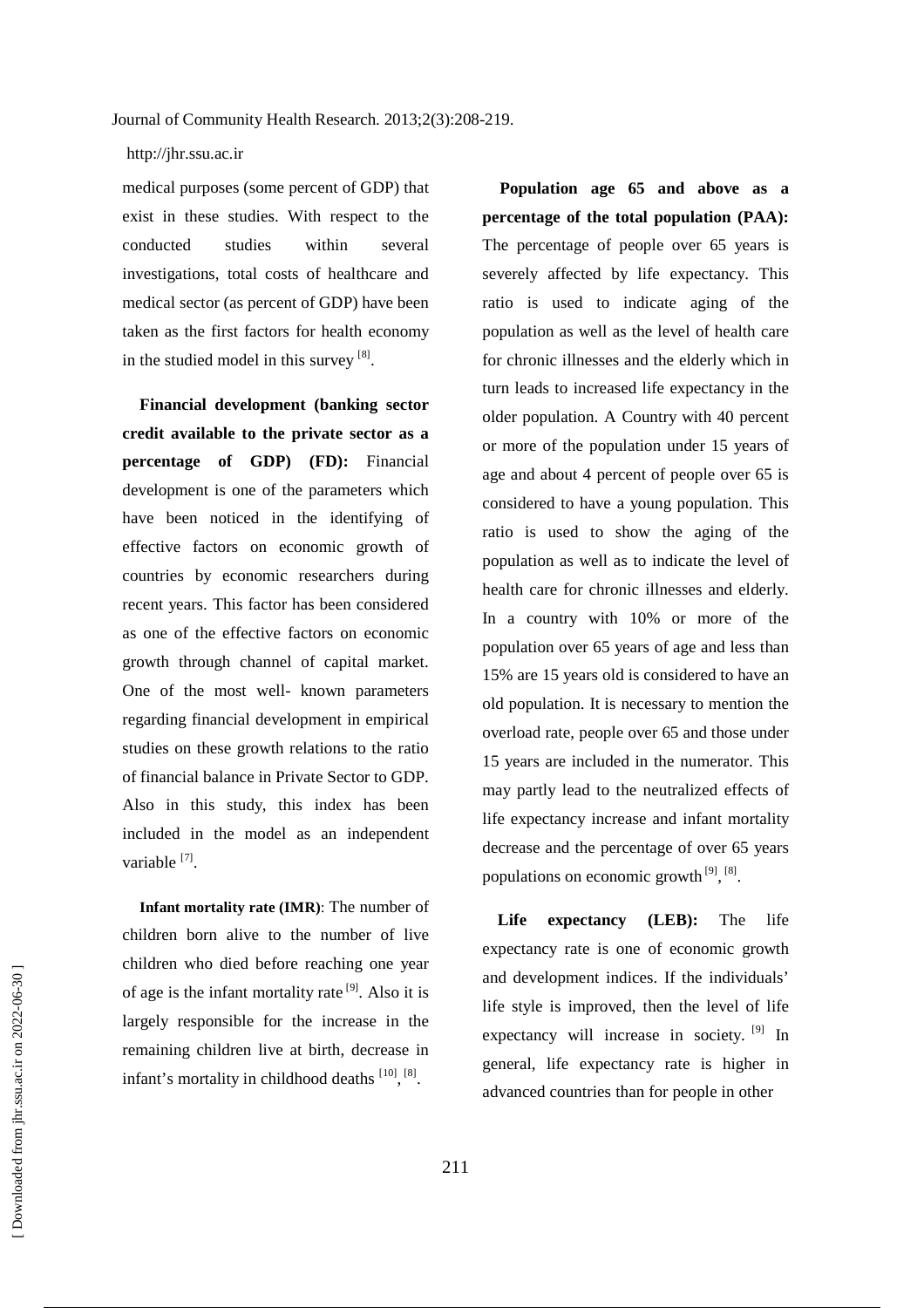countries. The economic conditions, earnings proportional to costs, environmental healthcare and clean weather, and in fact achieving sustainable development are some effective factors on life style among the people. These parameters in the Iranian economy and the relevant empirical studies regarding the relationship among factors of healthcare economy and economic growth have been less employed. But with respect to conversion of data from annual into quarterly information in this study, the possibility for using this variable has been provided in this model  $^{[3], [8]}$ .

**Study period***:* Lack of access to reliable statistics and information in the field of Iranian healthcare sectors is one of serious restraints against empirical studies, based on time series analyses in the field of health economics and especially the impact of health economics on economic growth, because data must be greater in time-series. To overcome this problem and to include a wider spectrum of health economics factors in Iranian economic growth model for this study, quarterly data have been adapted. Period of study was taken from years 1995- 2011 for this research. But for the sake of increasing the number of observations and possibility for application of time series data analyses, the aid of one of the most reliable techniques regarding conversion of annual data into quarterly data, which has been

introduced by Lisman and Sandee<sup>[11]</sup> (1964) these data were converted. Hence, the final period was considered as 1996:1- 2010:4.

#### **Materials and Methods**

 **Dynamic Ordinary Least Squares (DOLS):** The presence of random trends may cause the interpretation of econometric results, a selection of estimation method, and reliability of the conducted predictions by the aid of the model, to encounter some problems. Certainly, despite of random trends, the diagnostic statistics may mistakenly refer to the existing relationship among variables. In the case of existing random trends and even under the conditions when there is no real relation among variables, the common techniques such as Ordinary Least Squares (OLS) may show significant relationship. Such regressions are called "Spurious Regressions".

By equalization of OLS method, Stock and Watson<sup>[12]</sup> have purposed a method for estimation of the relationship between variables with random trends and called it ad Dynamic Ordinary Least Squares (DOLS) or Generalized Ordinary Least Squares. Dynamism in this method denotes that in this technique the time model for reaction of a dependent variable is noticed in relation to variances of independent variables.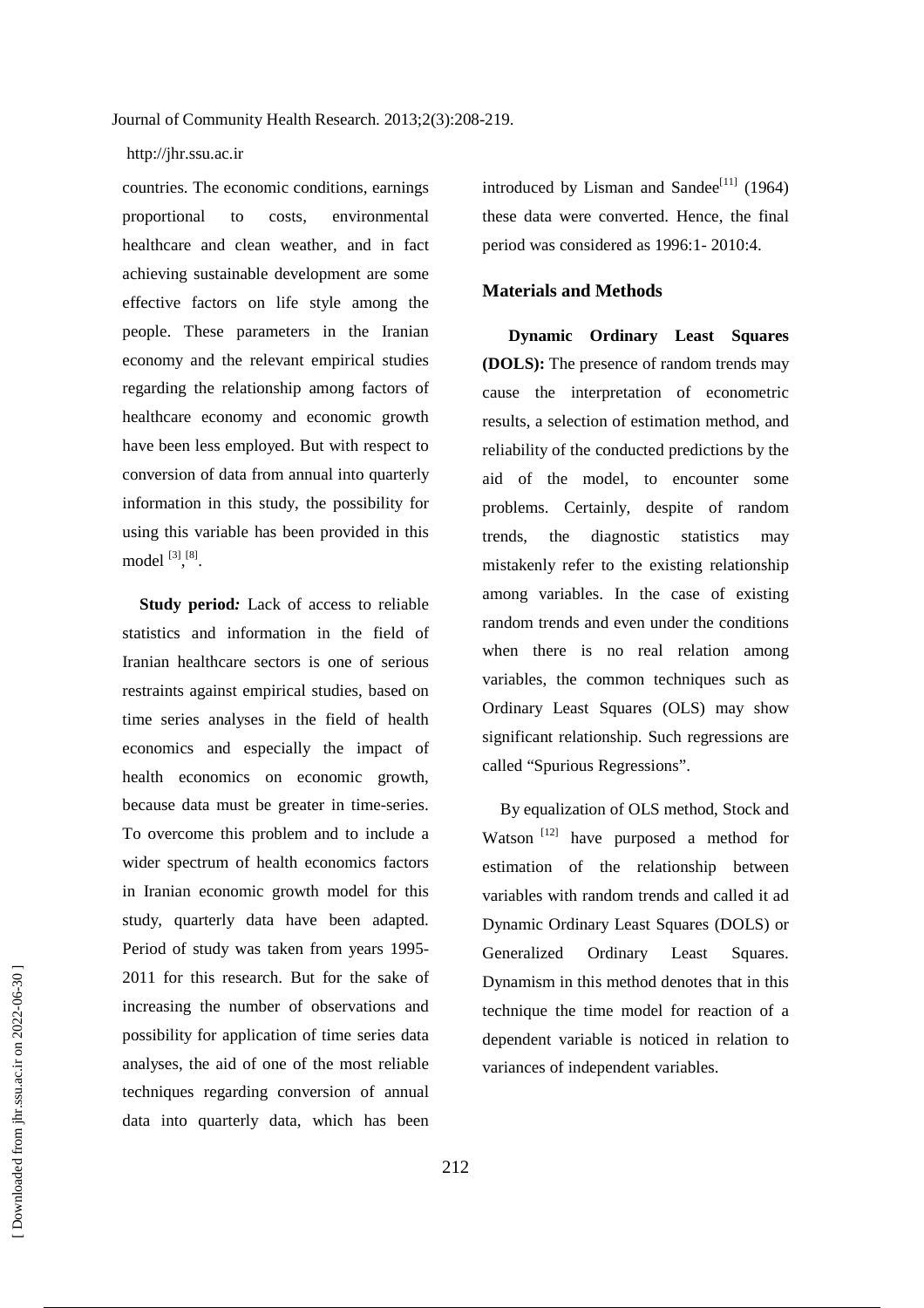http://jhr.ssu.ac.ir

#### **Results**

**Time series analysis and Unit Root Test:** The first of step in analyses in the fields of co-integration is to study the characteristics of time series. In other words, firstly it should be characterized if model variables are stationary or non-stationary. Augmented Dickey- Fuller  $[13]$  is one of the most well-known methods to checking stationary. Table 1 shows results of unit root test on all variables used in the model. The null hypothesis of unit root is rejected by ADF test for all studied variables and so are the series stationary in the level. We conducted the same test on the first difference of all series and found them stationary. As a result, these data series can be characterized as *I* (1) for period of analysis.

| <b>Table 1: Results of Unit Root Test</b> |  |
|-------------------------------------------|--|
|-------------------------------------------|--|

**variable Level First difference**  ADF Statistic Test Critical Values 5% Position ADF Statistic Test Critical Values 5% Position **LY**  $-0.616064$  2.912631-Nonstationary -3.767289 -2.913549 Stationary **LFD** -0.255198 2.912631-Nonstationary -6.216432 -2.913549 Stationary **LX** 0.655157 -2.912631 Non-<br>stationary stationary -4.923791 -2.913549 Stationary **LM** -0.544478 -2.912631 Non-<br>stationary stationary -4.712096 -2.913549 Stationary **LH**  $-2.017845$  2.912631-Nonstationary -5.950431 -2.913549 Stationary **LLEB**  $-1.224295$  2.912631-Nonstationary -7.465235 -2.913549 Stationary **LIMR**  $-0.422492$  2.912631-Nonstationary -3.862006 -2.913549 Stationary **LPAA** 0.837769 2.912631-Non--5.725238 -2.913549 Stationary

To determine the degree of integration, first difference of variables should be calculated and after their values of ADF statistic should be extracted again. Based on the needed number of difference calculation for consistency of variable one could measure the degree of variables integration.

Accordingly, with respect to this point that all of variables become consistent after difference calculation once consequently it may be inferred that all the studied aggregated variables are of the first order. Hence, given that the studied variables are inconsistent as a result, it is more likely that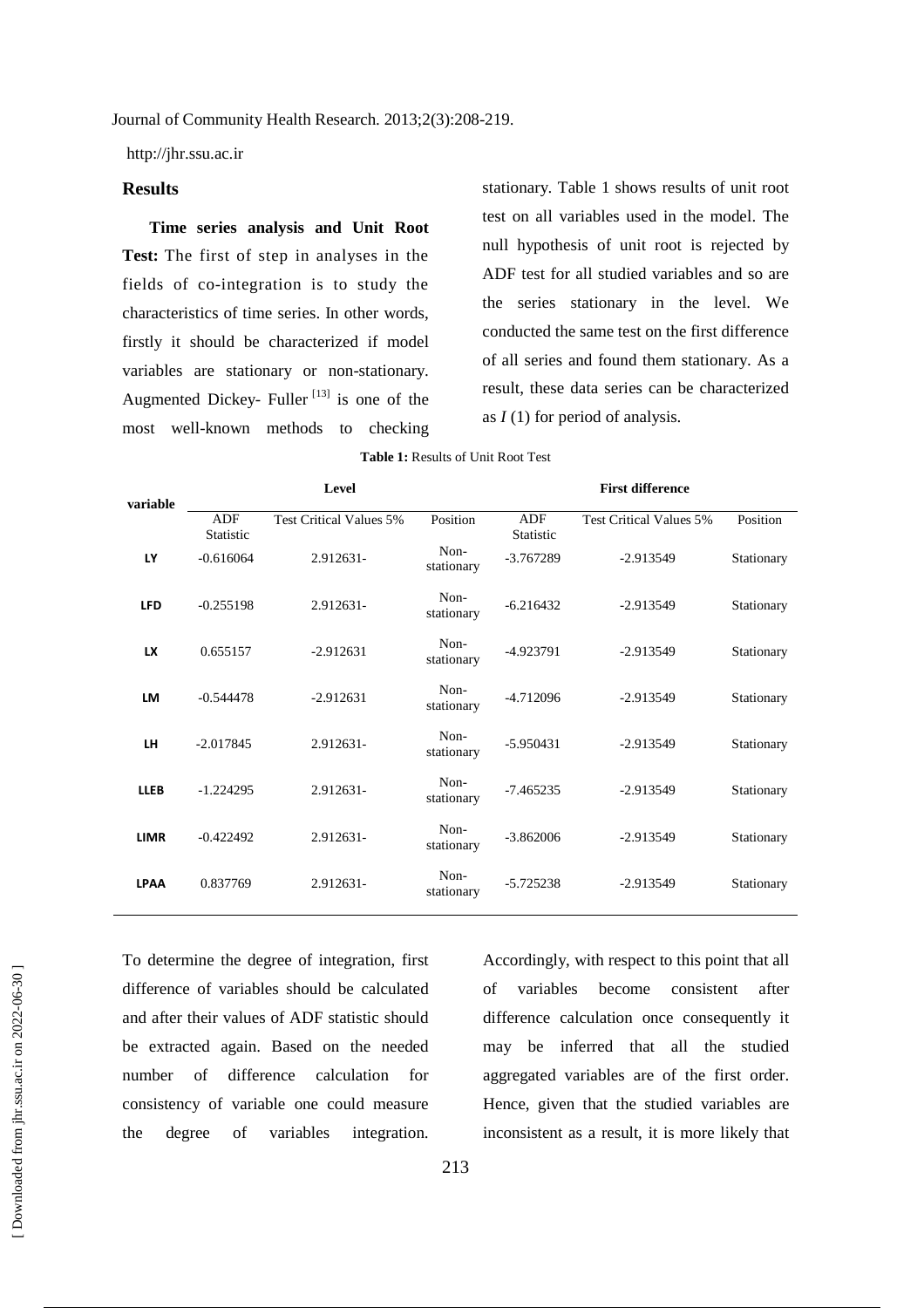employing OLS method may not lead to occurrence of spurious regression and reliable coefficients. Accordingly, Dynamic Ordinary Least Squares (DOLS) method, which creates co-integration vectors among variables, is adapted.

**Estimation of model by means of Dynamic Ordinary Least Squares (DOLS) method:**  Here, the variable of non-oil real GDP (LY) is considered a dependent variable and variables of banking sector credit available to the private sector as a percentage of GDP

(LFD), total exports (LX), total imports (LM), health expenditures to GDP (LH), and

also ratio of people older than age sixty five (LPAA), life expectancy (LLEB), and newborns' mortality rate (LIMR) are deemed for estimation of the model by means of DLOS technique. In order to equalize conditions of estimation, a dummy variable (D1) has been utilized to address the effects of economic sanction in 2009. The results of estimated long-term coefficients are given in Table 2.

| Variable                  | <b>Coefficient</b> | Std. Error | t-Statistic           | Prob     |
|---------------------------|--------------------|------------|-----------------------|----------|
| <b>LFD</b>                | 0.106511           | 0.040958   | 2.600498              | 0.0157   |
| <b>LX</b>                 | 00.83574           | 0.035226   | 2.372533              | 0.0260   |
| LM                        | 0.100486           | 0.026547   | 3.785194              | 0.0009   |
| LH                        | 0.334400           | 0.031748   | 10.53311              | 0.0000   |
| LIMR                      | 0.155828           | 0.183678   | 0.848361              | 0.4046   |
| LPAA                      | 0.843071           | 0.138668   | 6.0797779             | 0.0000   |
| <b>LLEB</b>               | $-1.724498$        | 1.835491   | $-0.939530$           | 0.3568   |
| D <sub>1</sub>            | $-0.024352$        | 0.004105   | $-5.931981$           | 0.0000   |
| $\mathsf{C}$              | 16.04475           | 8.733903   | 1.837066              | 0.0786   |
|                           |                    |            | <b>Mean dependent</b> |          |
| <b>R-squared</b>          | 0.999894           |            | variable              | 12.74489 |
|                           |                    |            | S.D. dependent        |          |
| <b>Adjusted R-squared</b> | 0.999753           |            | variable              | 0.232896 |
| <b>Durbin-Watson stat</b> | 1.921773           |            | Sum squared resid     | 0.000322 |

**Table 2**: Estimated long-term coefficients of the DOLS approach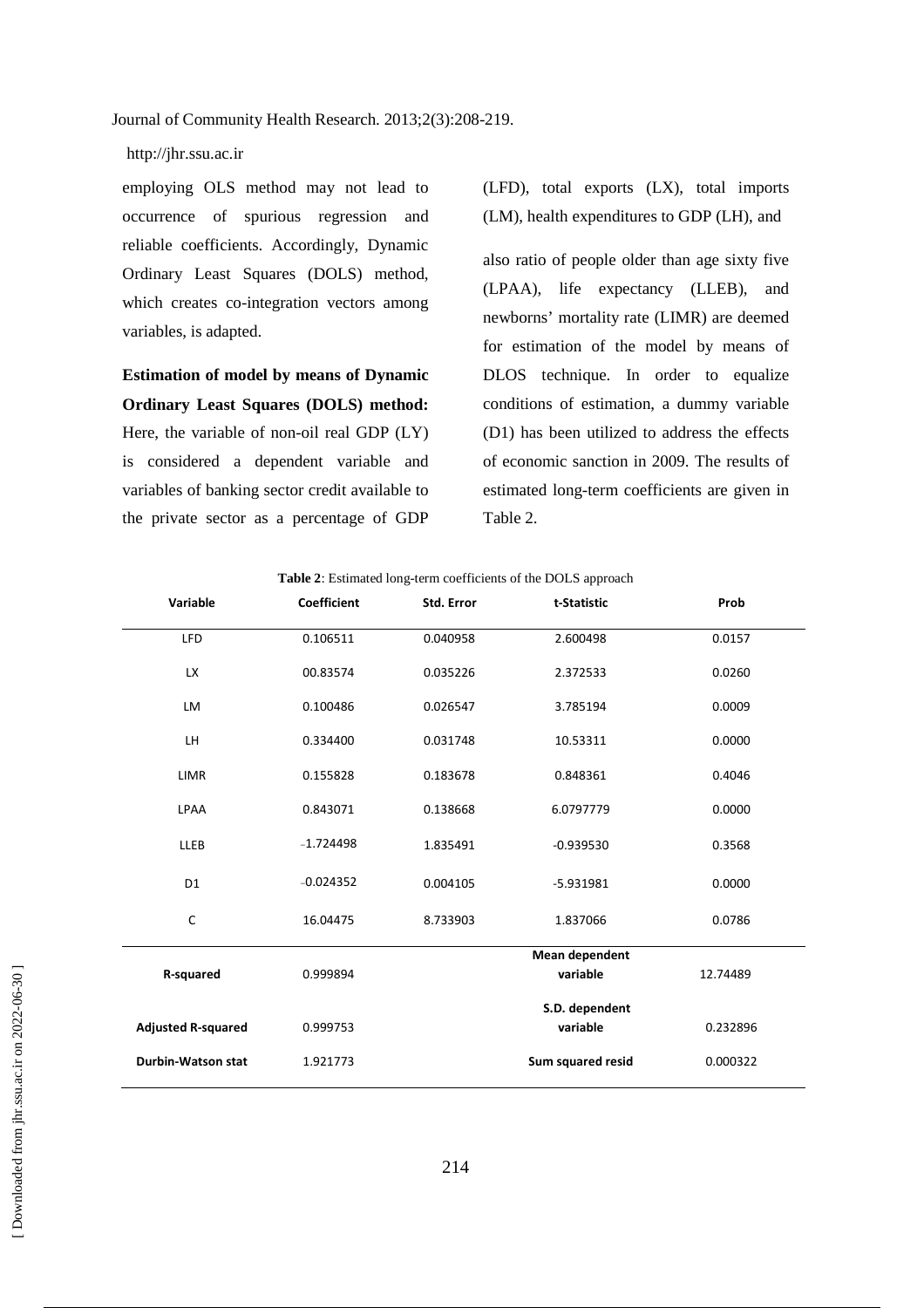#### http://jhr.ssu.ac.ir

As it is shown in the results of the estimations, all the estimated coefficients correspond to the relevant theories in terms of quantity and sign. Variables of life expectancy (LLEB) and newborns' mortality rate (LIMR) are the only variables which their signs are not expected so these two coefficients are statistically insignificant. Thus, of the four considered factors in this model of health factors, variables of total health expenditures (as percent of GDP) and ratio of people older than sixty five years in the population had a positive and significant impact on economic growth in Iran at 95%

level whereas the impact of variables of life expectancy and newborns' mortality rate on Iranian economic growth minus oil was not approved. Alternately, coefficient of virtual variable also indicates that the economic embargoes imposed by western countries on Iran in 2009 had a negative impact on Iranian non-oil economic growth.

Another fitting index that raised here is Durbin–Watson statistic which equal to 1.92 in this regard indicating that the model does not have any Autocorrelation of the errors. Figure 1 shows this better.



**Figure 1:** Actual, Fitted and Residual Graph

Again, in order to test the stability of the estimated coefficients from the DOLS

method the stability test of Hansen is used. Table 3 shows results of Hansen Parameter Instability.

#### **Table 3:** Hansen Parameter Instability Test

| statistic <i>Lc</i> | <b>Stochastic Trends(m)</b> | Deterministic Trends(k) | <b>Prob</b> |
|---------------------|-----------------------------|-------------------------|-------------|
| 0.163389            |                             | Ω                       | $\geq 0.2$  |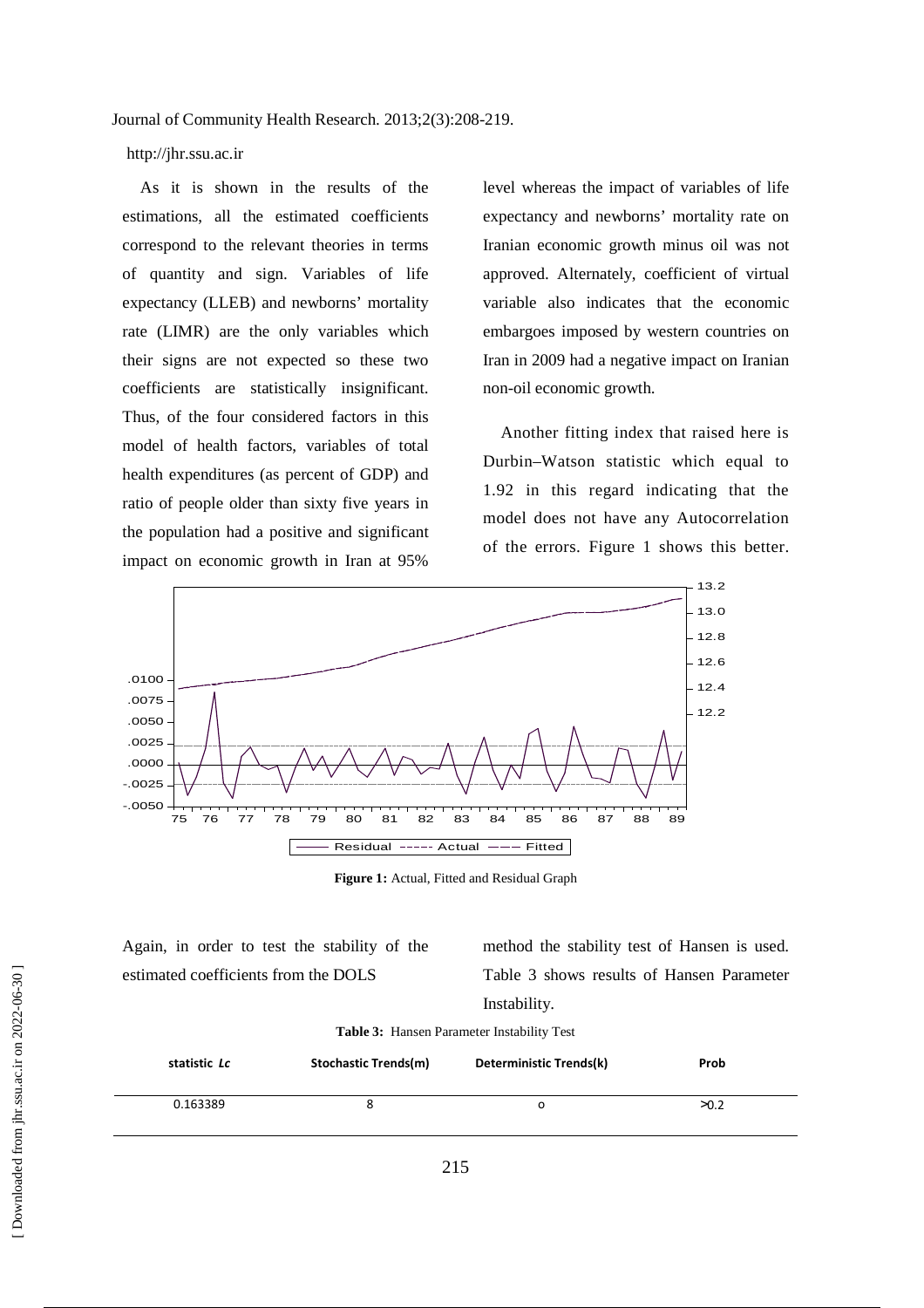http://jhr.ssu.ac.ir

#### **Discussion**

 **Total health expenditure (a percentage of GDP) and economic growth in Iran:** As the results of the estimation indicated, Iranian economic growth elasticity minus oil in relation to the total costs of healthcare and medical sectors in this country are at level 0.33. It seems that the allotted costs in healthcare and medical sectors may affect positively on economic growth of this country to some extent. Hence, although there seems an increase in these costs will be effective on Iranian economic growth minus petroleum by several years in the future but if these costs are oriented more qualitatively and by more control over spending the annual budget of the government so this trend may affect further as well. Iranian economic growth elasticity minus oil in relation to total costs of health and medical sectors in this country are at level 0.33 so this value is very close to estimated elasticity derived from studies done by Salmani and Mohammadi<sup>[14]</sup> (2009), who have extracted this elasticity as 0.19 and this suggests the significance of this variable for interpretation of economic growth in this country. In this regard, Rivera and Kovaryz (2004) found a positive relation for Spain  $^{[15]}$ , although unlike previous researches, in this study, economic growth minus petroleum had been examined.

Life expectancy: An estimated coefficient for this variable in studied model was considered statistically insignificant as well. Thus in the future studies, by substitution in composition of the used variables, further studies can be conducted on the relationship with the way of impact by life expectancy on economic growth in the country. In this regard, Baroo (1996) studying 84 countries  $[16]$ , Bloom and Malani (1998) studying 78 countries  $[17]$  and Wilson et al. (2004) studying 43 countries  $[18]$  have recognized the positive effect of life expectancy on economic growth.

**Population age 65 and above as a percentage of the total population:** One of the unique innovations in this study is the estimation of Iranian economic growth elasticity minus oil in relation to people older than sixty five years whereas the investigation in research backgrounds inside the country showed that this factor from healthcare economy has been less employed in economic growth models regarding Iran. But, this study is totally complied with investigations, which has been done by Bargava et al.  $[19]$  (2001) about the positive impact of ratio of variable in people older than sixty five years on variable of economic growth within ninety two countries under investigation.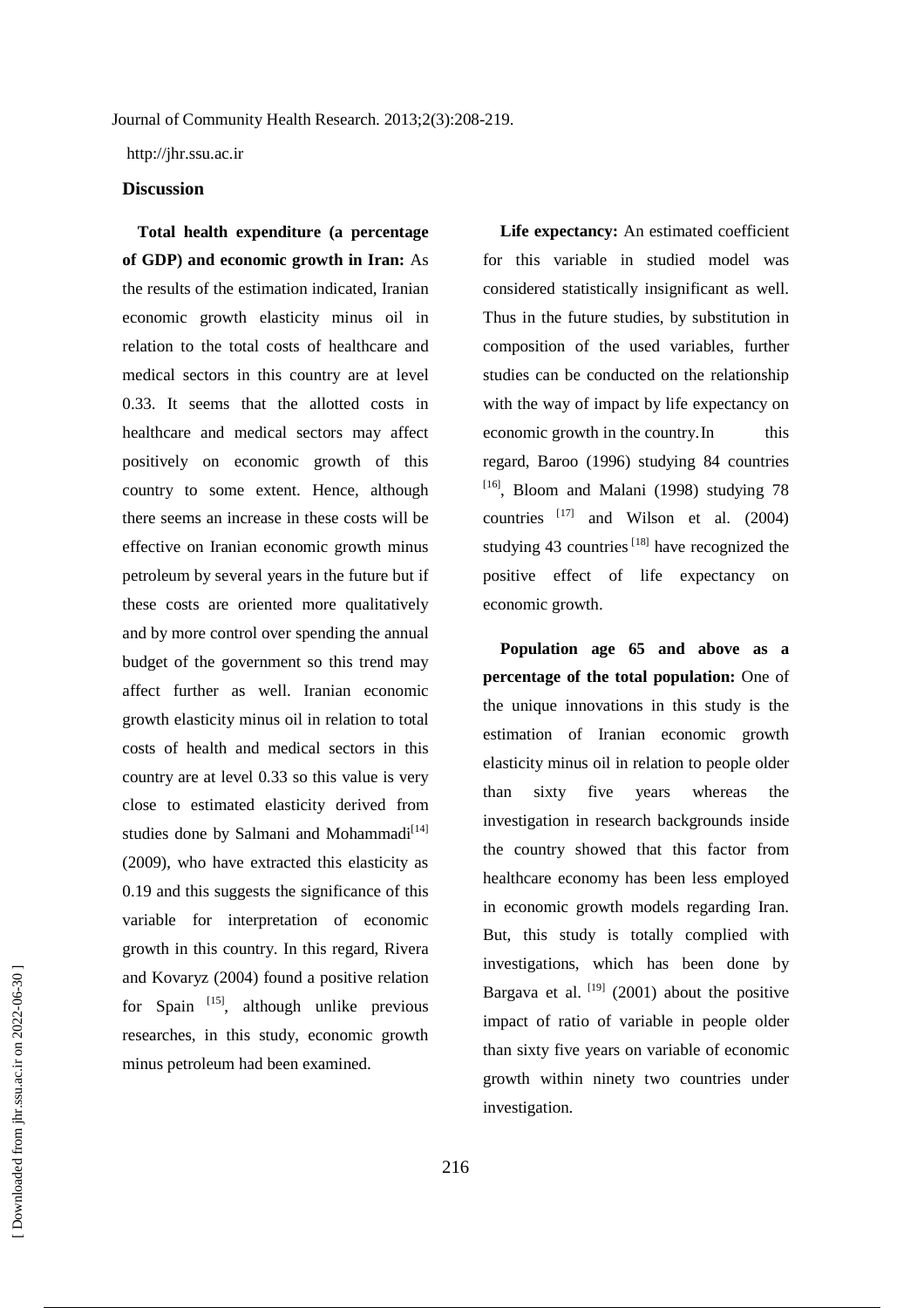**Infant Mortality Rate:** This variable is one of those variables which have been less addressed in quality of impact on Iranian economic growth by economic researchers and expert in healthcare sectors. In this study, this variable is incorporated into the economic growth model minus oil for the country and its elasticity was estimated. But, significance of estimation coefficient was not statistically approved for this variable. It is obvious that during recent years newborns' mortality rate has been reduced in comparison to the past two decades; however, lack of its significance in this study may be examined further by researchers in the future. In this regard Macdonald and Roberts (2002) found positive relation for77 countries. [20]

**Foreign Trade and Economic Growth in Iran:** Two variables were included as agents of foreign sectors in this model based on the existing theories regarding economic growth minus oil of the model in this study. The results indicated that Iranian economic growth elasticity minus oil is positively and significantly related both to exports and imports. The findings from this study show that Iranian non-oil economic growth elasticity in relation to imports (0.1) is a slightly greater than exports (0.08). These results suggest that foreign trade may play a relatively remarkable role in Iranian non-oil economic growth. Thus it seems that if status foreign trade is addressed by economic authorities of this country and their activities to be improved this may provide the grounds for further economic growth in the country. This variable has been already utilized in studies on Iranian economic growth as well. However, in this study, according to Narayan *et al.* (2010), this variable was used along with factors of health economy once more.

**Indicators of financial development and economic growth**: The indices of financial and banking development are one of the parameters, which have been used several times during recent years whether as time series and or panel data in economic growth models. Also according to research model in this study, parameter of financial development was included in this model and its elasticity was estimated proportional to Iranian non-oil economic growth as 0.1. In general, the rate of this elasticity, which was estimated as a figure among 0.1 to 0.17, corresponds to the conducted studies on developed countries (Seetanah, 2010)  $^{[21]}$ . Hence, in any country the financial development may be considered as one of the ways for improving nonoil economic growth in the country.

**Suggestions for further study:** Recent developments in the field of studies of economic growth in developed countries and in developing countries show that the field of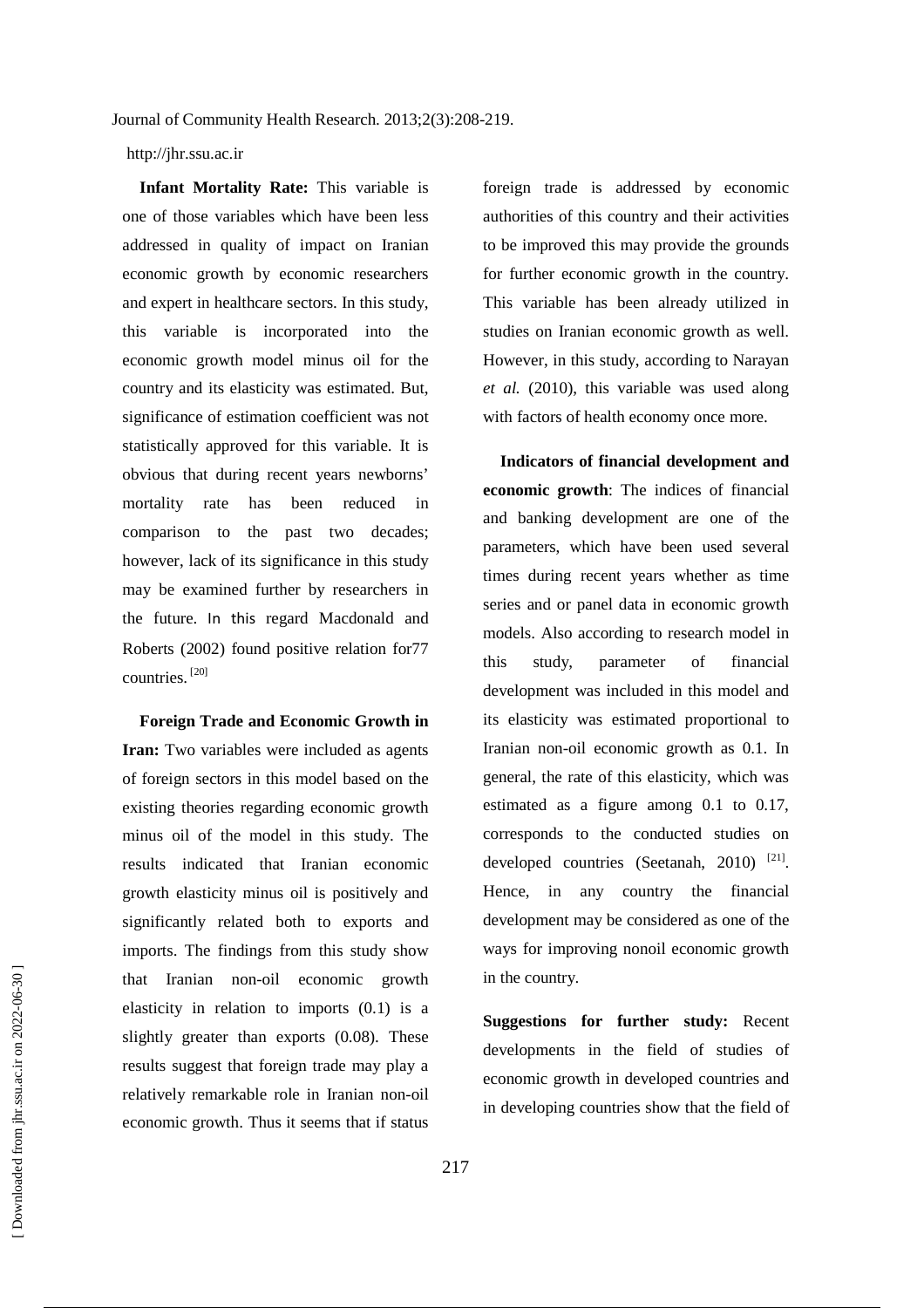#### http://jhr.ssu.ac.ir

health economics and its related indicators can greatly help in promoting the economic growth of these countries. By examining the relationship between indicators of health economics and growth in non- oil economy, it was concluded that some factors such as general health and health expenditure (a percentage of GDP) and the impact of people over sixty- five years will have a significant positive impact in economic growth if Iran. Overall, the survey results are based on clear objectives and include a number of well known indicators of health.

Therefore, if researchers want to further research on the relationship between health and economic indicators they are recommended to use this research model using panel co-integration method for countries with similar economic structures to estimate the health system . Specifically it is recommended to propose the model to be used in estimating the effects of world outlook of economic factors on the health of non-oil economic outlook of Iran and other countries.

#### **References**

- 1- Asefzadeh Sa. HealthCare Economics. Qazvin university of Medical Sciences. 2010[Persian]
- 2- Smith, A. An Inquiry into the Nature and Causes of the Wealth of Nations, the Glasgow Edition of the Works and Correspondence of Adam. London Press.1976.
- 3- Sophie, W. Tim, E. Matthew, Jowet & Robin Thompson. Health Economic for Developing Countries. Macmillan Education, 2000.
- 4- In Middle East and North Africa (MENA) Countries. Journal of Health Administration 2009; 12(35). [Persian]
- 5- Lotfalipour, M. Falahi, MA. Borji,M. The effects of Health Indices on Economic Growth in Iran.Journal of Health Administration 2011; 14(46). [Persian]
- 6- Narayan,S.(2010) Investigating the relationship between health and economic growth: Empirical evidence from a panel of 5 Asian countries. Journal of Asian Economics 2010; 21, 404–411.
- 7- http://Export,Import,Indicators of financial development[Internet]2011data.markazi bank.org/indictor/2011
- 8- http://Health[Internet]2011data.worldbank.org
- 9- Haupt, A. T.Kane, T. Haub, C. Population Handbook. 6th ed. Library of Congress Cataloging-in-Publication Data; 2011.
- 10-Gordis, L. Epidemiology. 4th ed. Johns Hopkins Bloomberg School of Public Health, 2008.
- 11-http://www.who.int/ Health[Internet] /infant-newborn/en/
- 12-Health. Http://Infantmortalityrate.data.worldbank.org/[Internet] 2011. Lisman, J.H.C., 1964. Derivation of quarterly figures from annual data. Applied statistics 2011; 13(2), 87-90.